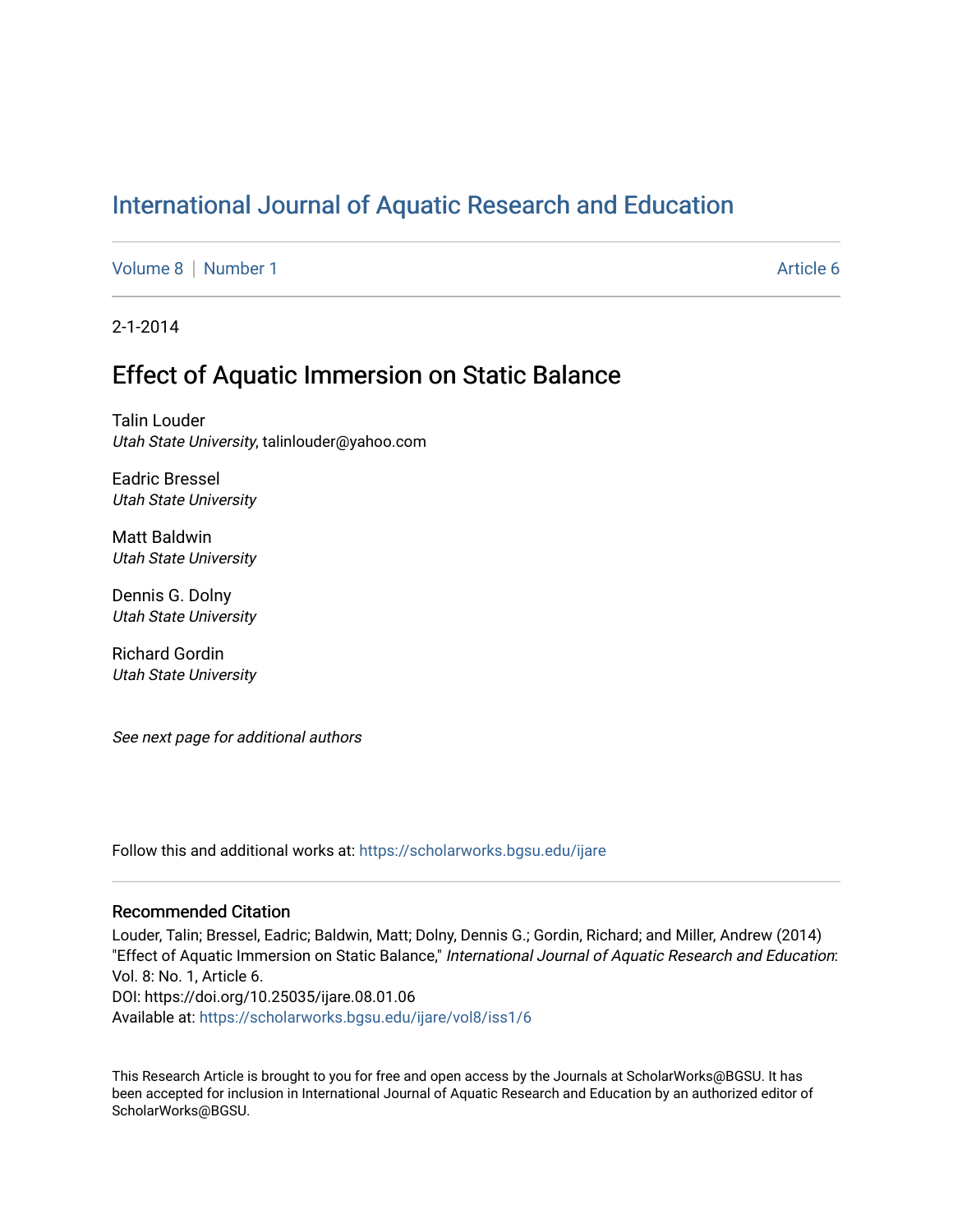# Effect of Aquatic Immersion on Static Balance

## Authors

Talin Louder, Eadric Bressel, Matt Baldwin, Dennis G. Dolny, Richard Gordin, and Andrew Miller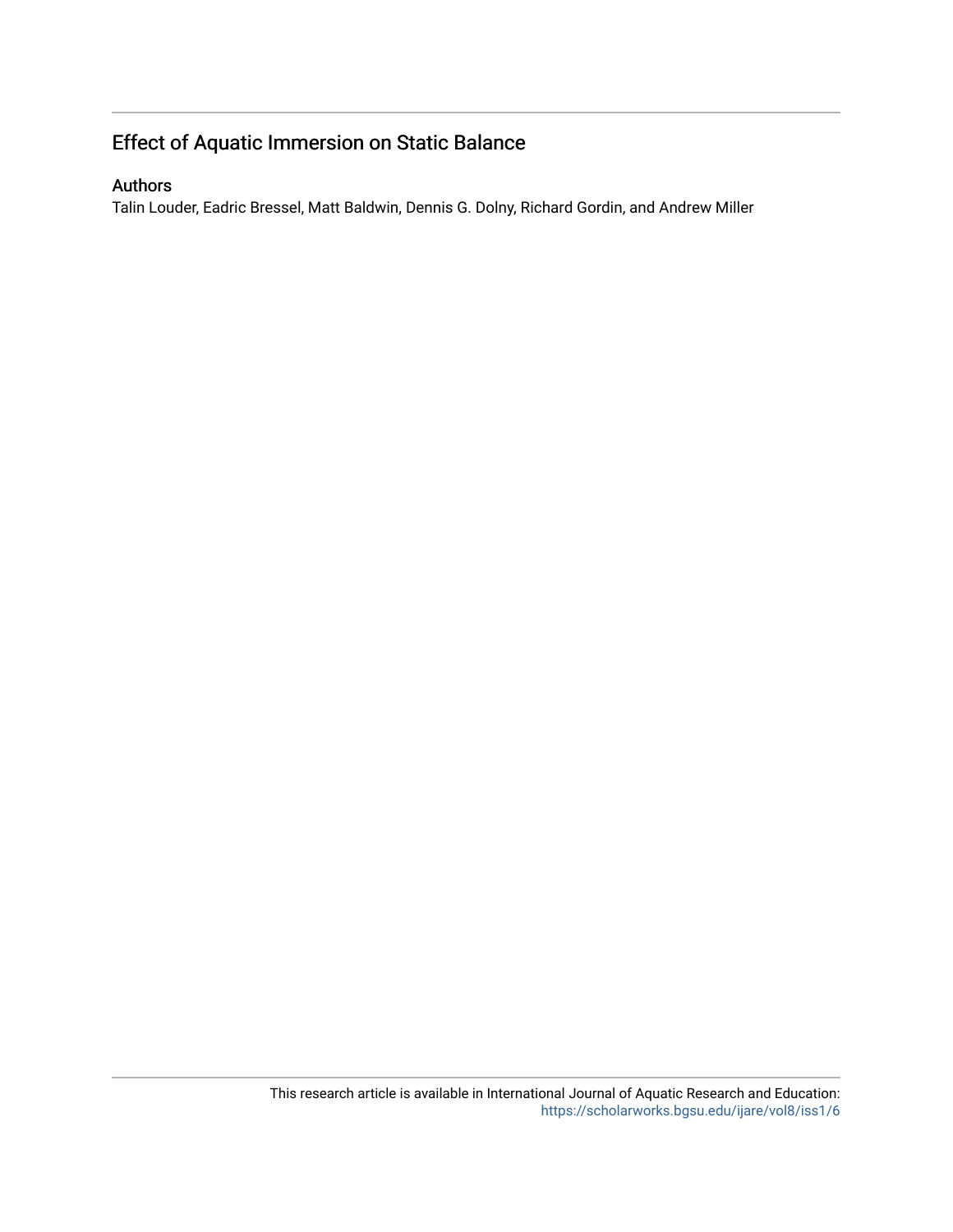*International Journal of Aquatic Research and Education,* 2014, 8, 53-65 © 2014 Human Kinetics, Inc. http://dx.doi.org/10.1123/ijare.2013-0014

# **Effect of Aquatic Immersion on Static Balance**

### **Talin Louder, Eadric Bressel, Matt Baldwin, Dennis G. Dolny, Richard Gordin, and Andrew Miller**

The objective of this study was to quantitatively assess measures of static balance and limits of stability (LOS) in an aquatic environment compared with on land. Fifteen healthy, young adults ( $23 \pm 2$  years) performed 90 s static balance trials on land and aquatic immersion at two different depths. Center of pressure 95% ellipse area and mean velocity were computed from the force data. In addition, participants completed a visual analog scale (VAS) of perceived stability for each environmental condition. Following the static balance trials, participants performed anterior-posterior and medial-lateral LOS assessments. When participants performed a quiet double-leg stance task, postural sway and sway velocity increased and perceived stability decreased when the task was performed in water than on land ( $p < .05$ ). In addition, participants achieved greater center of pressure ( $CoP$ ) maximum excursions in the water compared with on land  $(p < .05)$ .

*Keywords:* static balance, postural sway, center of pressure, aquatic, water

Balance is a key measure of human neuromechanical function that describes the capacity to maintain line of gravity within a base of support. Control of balance is reliant on interaction and integration of sensory input from the visual, vestibular, and proprioceptive systems. Contribution of individual sensory systems in maintaining balance during a movement task is variable and dependent on a multitude of factors including the explicit physical demands of the task, external environment, pathological impairment, and age (Amiridis, Hatzitaki, & Arabatzi, 2003; Balasubramaniam & Wing, 2002; Redfern, Yardley, & Bronstein, 2001). Balance plays an important role in mitigating fall risk and subsequent injury in the elderly and is positively associated with improved performance and reduced risk for injury in athletic populations (McGuine, Greene, Best, & Leverson, 2000).

Assessments of static and functional (dynamic) balance are common in various populations including athletic postinjury, individuals experiencing impaired sensorimotor function, and the elderly. Balance under static conditions accentuates the capacity to minimize line of gravity sway within a defined, unchanging base of support (Winter, Patla, & Frank, 1990). Consequently, a static balance assessment

1

Talin Louder, Eadric Bressel, Matt Baldwin, Dennis G. Dolny, and Richard Gordin, are with the Health, Physical Education, and Recreation Department at Utah State University in Logan, UT. Andrew Miller is with the Exercise and Wellness Department at Arizona State University in Tempe, AZ.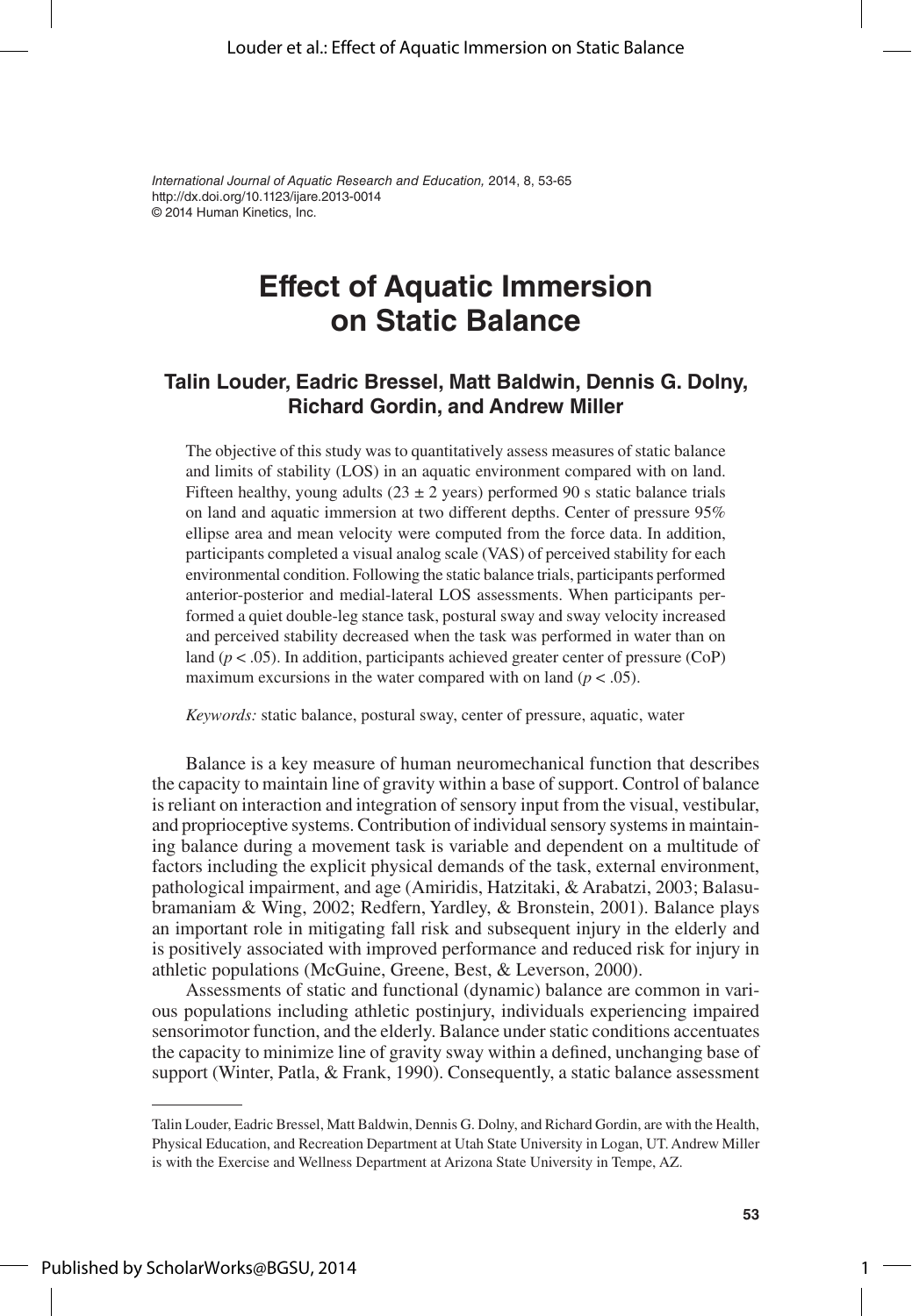typically requires an individual to stand as still as possible under varying conditions including support (double, single, or tandem leg stances) and visual (eyes open or closed) while the magnitude of postural perturbation or sway is noted. Individuals that display poor balance, relative to their age-matched peers, are often prescribed balance training programs.

The balance training literature contains a plethora of exercises that purport to improve measures of balance. Standing on one foot, walking backward, standing on foam or ankle discs, walking on toes, and balance-specific lower extremity muscular strengthening are just a few examples of exercises that may improve balance (Judge, 2003). The majority of balance interventions are performed on land, which is fitting given the terrestrial nature of humans. Few studies have used water as an environment for balance exercises (Roth, Miller, Ricard, Ritenour, & Chapman, 2006). This is noteworthy since those who may benefit most from balance training (e.g., athletic postinjury and elderly populations) also are those who may benefit from other exercise prescriptions performed in an aquatic environment. While there is some evidence indicating that various aquatic exercise modalities may improve balance characteristics (e.g., center of pressure range and variability) on land (Roth et al., 2006; Suomi & Koceja, 2000), there is no evidence indicating how water immersion itself influences measures of balance. Thus, the aim of this study was to quantify the effect of aquatic immersion on selected static balance measures, perceived balance, and limits of stability (LOS) during unperturbed standing. Findings of this study offer a fundamental understanding of environmental influences on static balance. Knowledge gained from this study adds to the balance literature by further assessing the effectiveness and applicability of aquatic immersion as a means to improve balance, especially for special populations commonly prescribed aquatic exercise modalities.

### **Method**

### **Participants**

Fifteen healthy, young participants took part in the study (male  $= 9$ , female  $= 6$ ;  $age = 23 \pm 2$  yrs; height = 172  $\pm$  11 cm; weight = 729  $\pm$  185 N). Participants were recruited from university and community settings and were excluded if they presented a lower extremity injury, sensory dysfunction (neural, vestibular, visual), or a concussion in the 12 weeks before the study. Before the study, participants were required to sign an informed consent form approved by the university Institutional Review Board. There was no participant attrition for the duration of the study.

### **Procedures**

**Static balance.** Participants were invited to attend a single testing session, lasting approximately one hour. Data collection took place in a climate-controlled room in an athletic training facility. Air temperature and water temperature were regulated to 24 °C and 30 °C, respectively. During the testing session, participants were asked to perform a single 90 s static balance trial on a force platform (Advanced Mechanical Technology, Inc. (AMTI), model OR6-WP, Watertown, MA, USA) under varying environmental and visual conditions.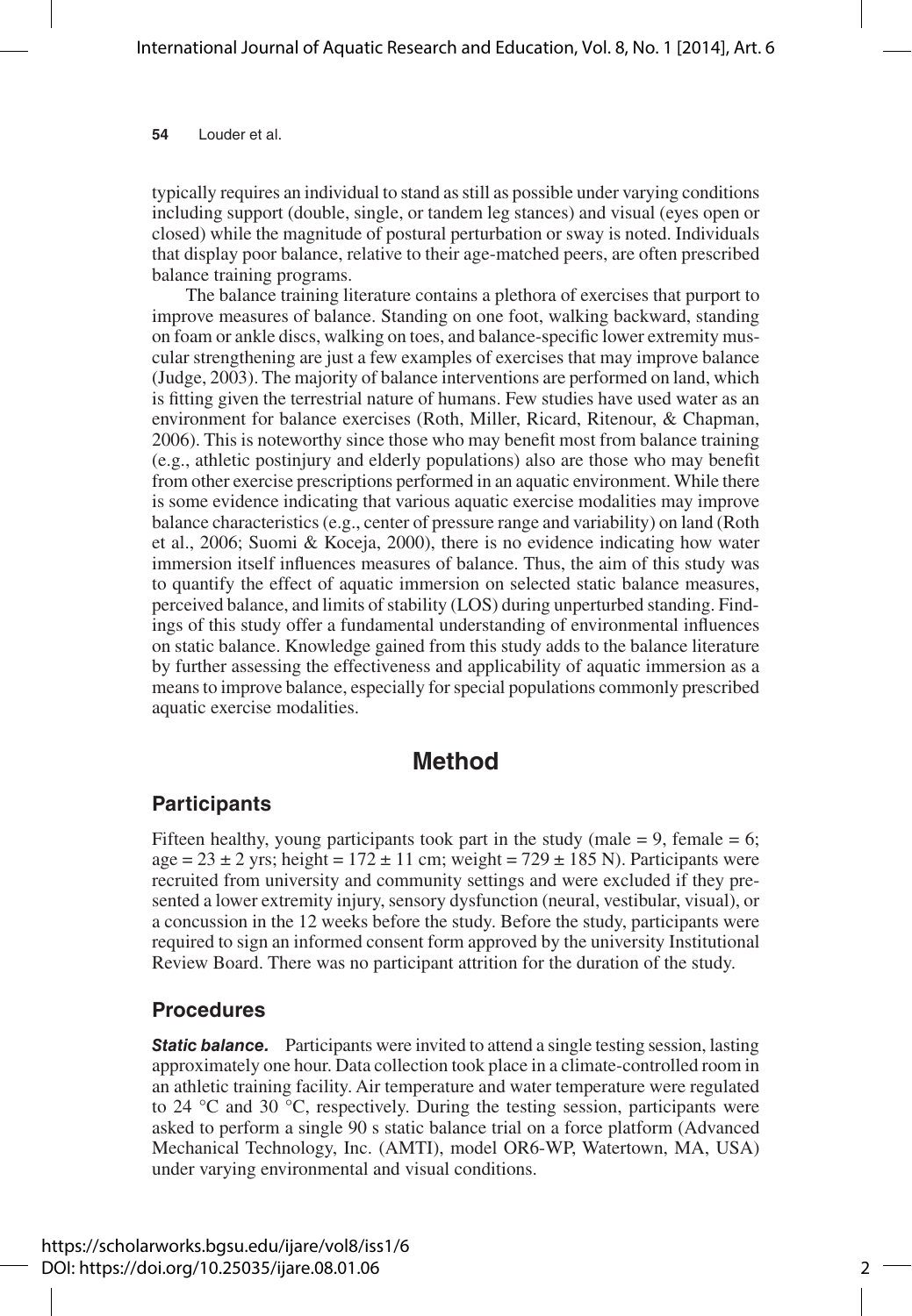The three environmental conditions were land and water immersion at the greater trochanter and xiphoid process depths. The two visual conditions were eyes open and eyes closed. Visual conditions were randomized but external environments were not. Participants performed the land trial first, followed by the greater trochanter water depth  $(T)$ , and lastly the xiphoid process water depth  $(X)$ . This order was selected to produce a thermoneutral environment that minimized shivering and its effect on spurious balance scores. For all conditions, participants were given the verbal cue "hands on hips . . . stand as still as possible" immediately before triggering the 90 s data acquisition.

For the eyes open trials, participants were instructed to focus on a white strip of tape, placed at eye level, on a wall 1.8 m from the edge of the pool. For the eyes closed trials, to ensure consistent head position between visual conditions, participants were instructed to focus on the same strip of tape and then to close their eyes. Water-resistant chalk was used to place target marks on the force plate surface. This was done to ensure consistency of foot placement, minimizing variability in base of support geometry across conditions. All aquatic and land balance trials were performed in the same standing location.

The force platform was positioned on an adjustable-depth floor of an aquatic treadmill (HydroWorx 2000, Middletown, PA) one meter from the edge of the pool. The adjustable-depth floor facilitated invariable placement of water level across participants of varying heights (greater trochanter and xiphoid process). The force platform and acquisition hardware were calibrated according to manufacturer guidelines. External vibration and fluid current, manifested from the aquatic treadmill machinery, were suppressed for the balance trials and LOS trials by powering down the pool pump system during data acquisition. Participants also completed a visual analog scale (VAS) for all balance conditions. Immediately following each static balance trial, participants were asked to make a pen mark on a 117 mm continuous, solid line representing perceived level of stability ranging from "very stable" (0 mm) to "very unstable" (117 mm). This continuum measure was included to provide self-reported perception of static, unperturbed balance and thereby serving as a secondary, quantitative assessment of balance between land and water environments.

*Limits of stability.* Participants were asked to perform anterior-posterior and medial-lateral LOS excursions to better understand how the environment influences volitional sway capacity and to better interpret any static balance differences between environments. The LOS assessments were performed in the same order and immediately following each static balance test. Participants were instructed to "keep both feet flat on the force plate", "lean like a tree three times in each direction", and "lean as far as possible without making a step." Before the trials, participants were given time to practice the movement requirements. Practice was given for the land and water conditions. Participants were given 90 s to perform three maximum excursions in each of the four directions.

### **Data Analysis**

Static balance and LOS kinetic data obtained via the waterproof force platform were recorded and analyzed using NetForce data acquisition software (AMTI, Watertown, MA, USA). Kinetic data for all trials were sampled at 25 Hz. It is gener-

3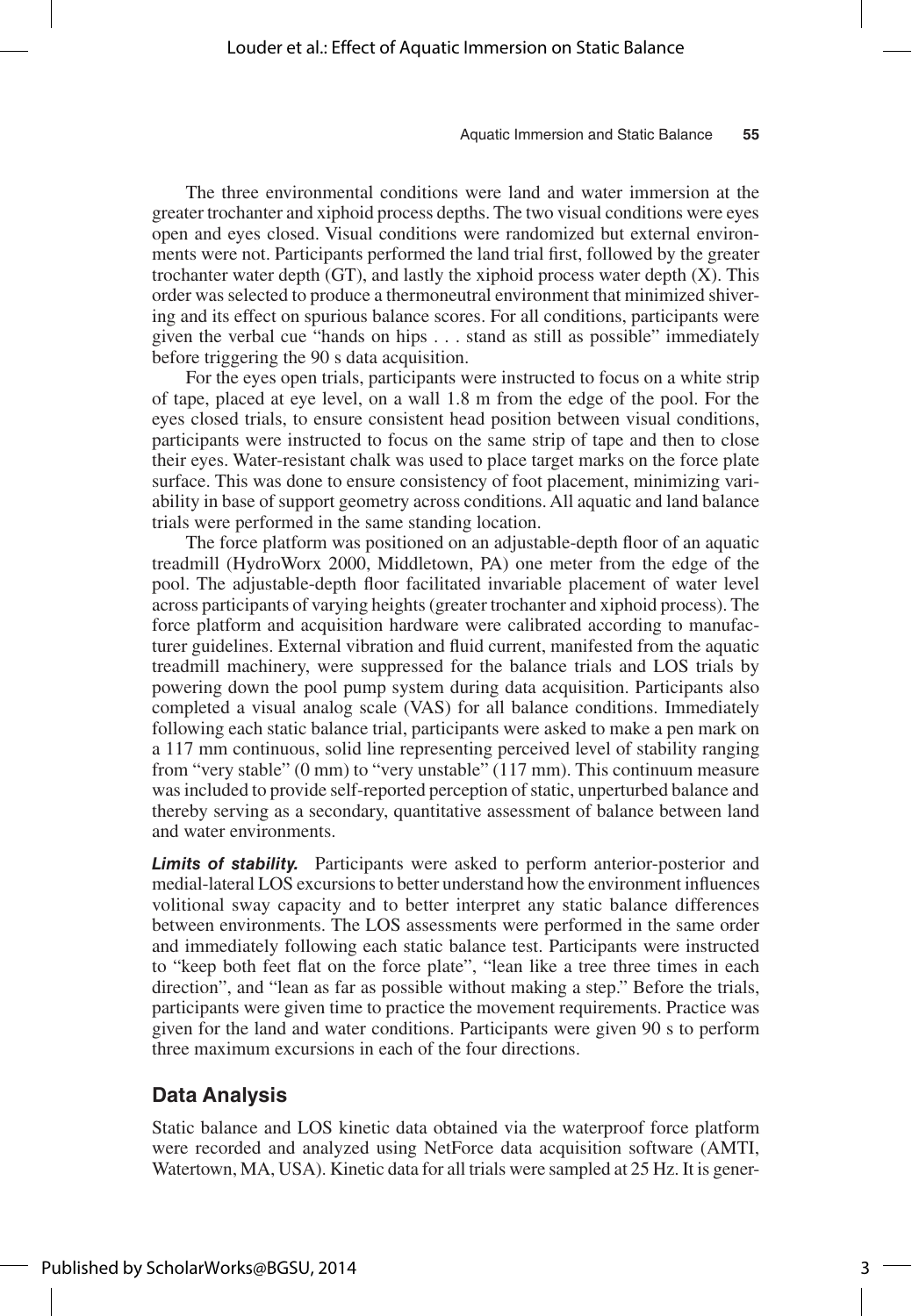ally considered in the balance literature that the majority of the CoP displacement signal is contained in low frequencies (Carpenter, Frank, Winter, & Peysar, 2001; Hasan, Robin, Szurkus, Ashmead, Peterson, & Shiavi, 1996; Schmid, Conforto, Camomilla, Cappozzo, & D'Alessio, 2002; Soames & Atha, 1982; e.g., < 2 Hz). Since center of pressure (CoP) signals acquired in an aquatic environment are currently foreign to the literature, a more conservative sampling frequency of 25 Hz was considered appropriate for the current study. Sampling duration of 90 s was selected based on previous studies indicating that longer sampling durations boost the capability to capture low CoP signal frequencies not otherwise detectible when using shorter sampling durations (Carpenter et al., 2001; Ruhe, Fejer, & Walker, 2010; e.g., 15–30 s). Appendix A provides further detail regarding sampling methodology used in this study.

Mean CoP over the 95% ellipse area  $(cm<sup>2</sup>)$  and mean CoP velocity  $(cm·s<sup>-1</sup>)$  for each 90 s collection served as the dependent measures for the balance tests. For the LOS trials, three maximum and minimum  $(x,y)$  CoP excursions were obtained from the CoP data. The rectilinear distance between the maximum or minimum CoP excursions served as the LOS dependent measure. In each excursion direction, the mean of three trials was used for statistical analysis. The VAS scales were analyzed by measuring the distance from the left of the scale to the vertical mark drawn by each participant. This distance measure (mm) for each static balance test served as the dependent measure and was used for subsequent statistical analysis.

*Repeatability testing.* To assess multiple-trial stability of the balance measures used in this study, coefficients of variation were obtained for both the 95% ellipse area and mean CoP velocity using an unbiased estimator:

$$
C^{V^*} = \left(1 + \frac{1}{4n}\right) \times C^V
$$

While coefficients for both measures were within acceptable limits (mean velocity: 0.01–0.04, ellipse area: 0.17–0.34), these reliability data suggest that CoP mean velocity has a tighter distribution in terms of trial-to-trial variability than the measure of 95% ellipse area. Recent research on traditional balance CoP measures support the use of mean CoP velocity and regard it to be the most reliable parameter (Ruhe et al., 2010). These same authors also recommend the use of both 95% ellipse area and mean CoP velocity as they offer a more diverse picture of static balance.

#### **Statistical Analysis**

Ninety five percent ellipse area, mean CoP velocity, and VAS scores were analyzed using a 2 (vision)  $\times$  3 (environment) Repeated Measures Analysis of Variance (ANOVA) with vision as an independent factor  $(p = .05)$ . If a main effect was observed, pairwise comparisons were obtained for the environment factor using a LSD post hoc assessment. CoP distances in the anterior-posterior and medial-lateral directions were analyzed using a one-way Repeated Measures ANOVA ( $p = .05$ ). Succeeding any significant main effects, pairwise comparisons were made using a LSD post hoc adjustment. Cohen's *d* effect sizes (ES) were computed to appreciate the meaningfulness of any significant differences (Cohen, 1988).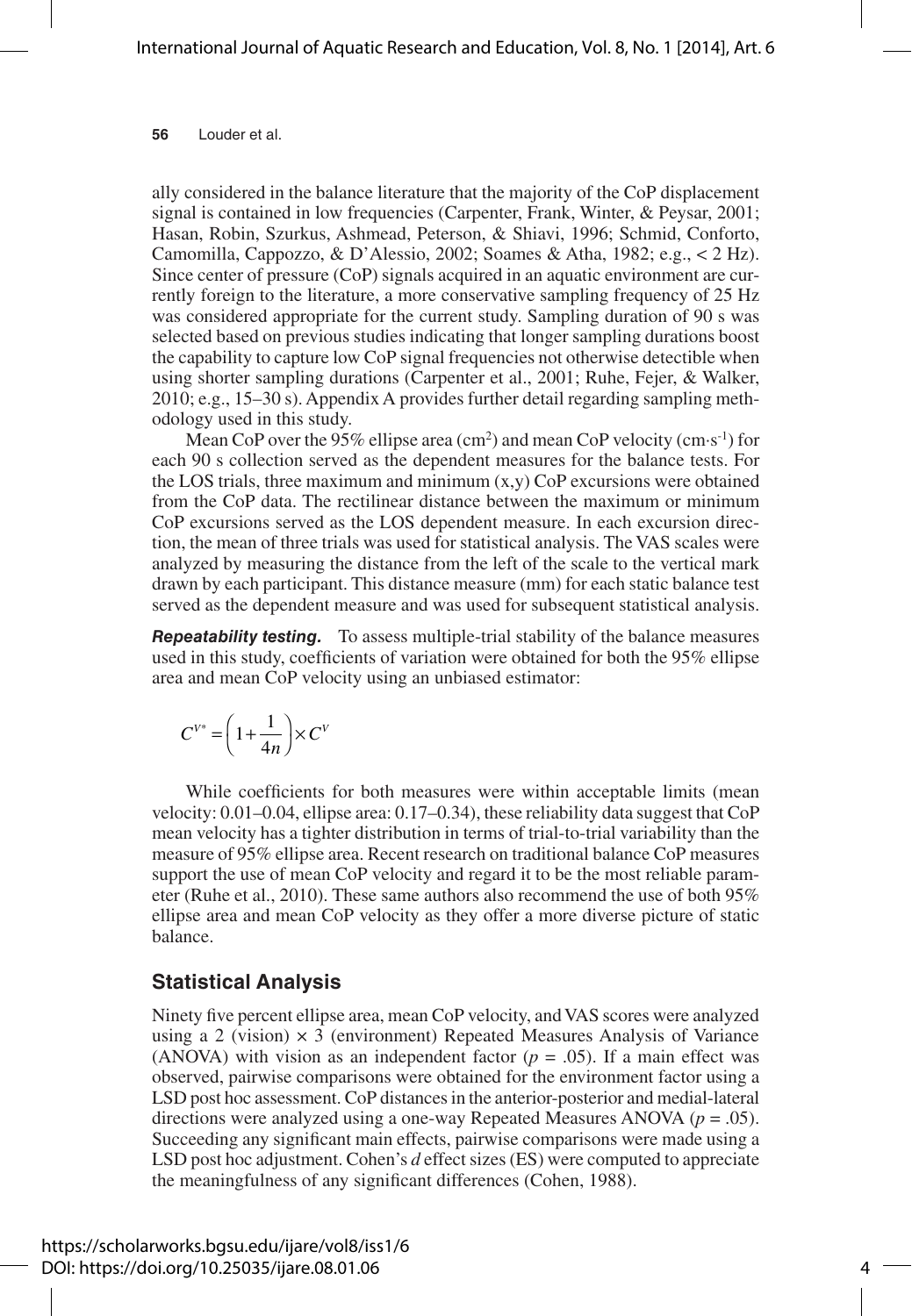### **Results**

#### **Static Balance**

Regarding the 95% ellipse area, there was a significant main effect for the environment factor  $(F = 54.2, p < .001)$ , but no effect was observed for vision  $(p = .136)$ , or the interaction between vision and environment  $(p = .143)$  Pairwise comparisons for environment revealed the 95% ellipse area was statistically different between land and water conditions and between water depths  $(p < .001, ES = 0.8-1.6,$  see Figure 1). For instance, compared with land values, 95% ellipse area increased by 155% and 317% for the greater trochanter and xiphoid conditions, respectively. The CoP mean velocity measure displayed the same trend between conditions as the 95% ellipse area. That is, there was a significant main effect for the environment factor  $(F = 132.9, p < .001)$ , but no effect was observed for vision  $(p = .942)$ or the interaction between vision and environment ( $p = .923$ ). Pairwise comparisons for the environment factor displayed significantly different velocity scores between land and water and between water depths ( $p < .001$ ,  $ES = 1.0 - 1.7$ , see Figure 2). For instance, compared with land values, mean CoP velocity increased by 74% and 209% for the greater trochanter and xiphoid conditions, respectively. In general, the VAS results mirrored the force platform measures of 95% ellipse area and mean CoP velocity. For example, there was a significant main effect for



**Figure 1** — 95% ellipse area. <sup>1</sup>Significantly different from the land condition ( $p < .05$ ). <sup>2</sup>Significantly different from the greater trochanter condition ( $p < .05$ ).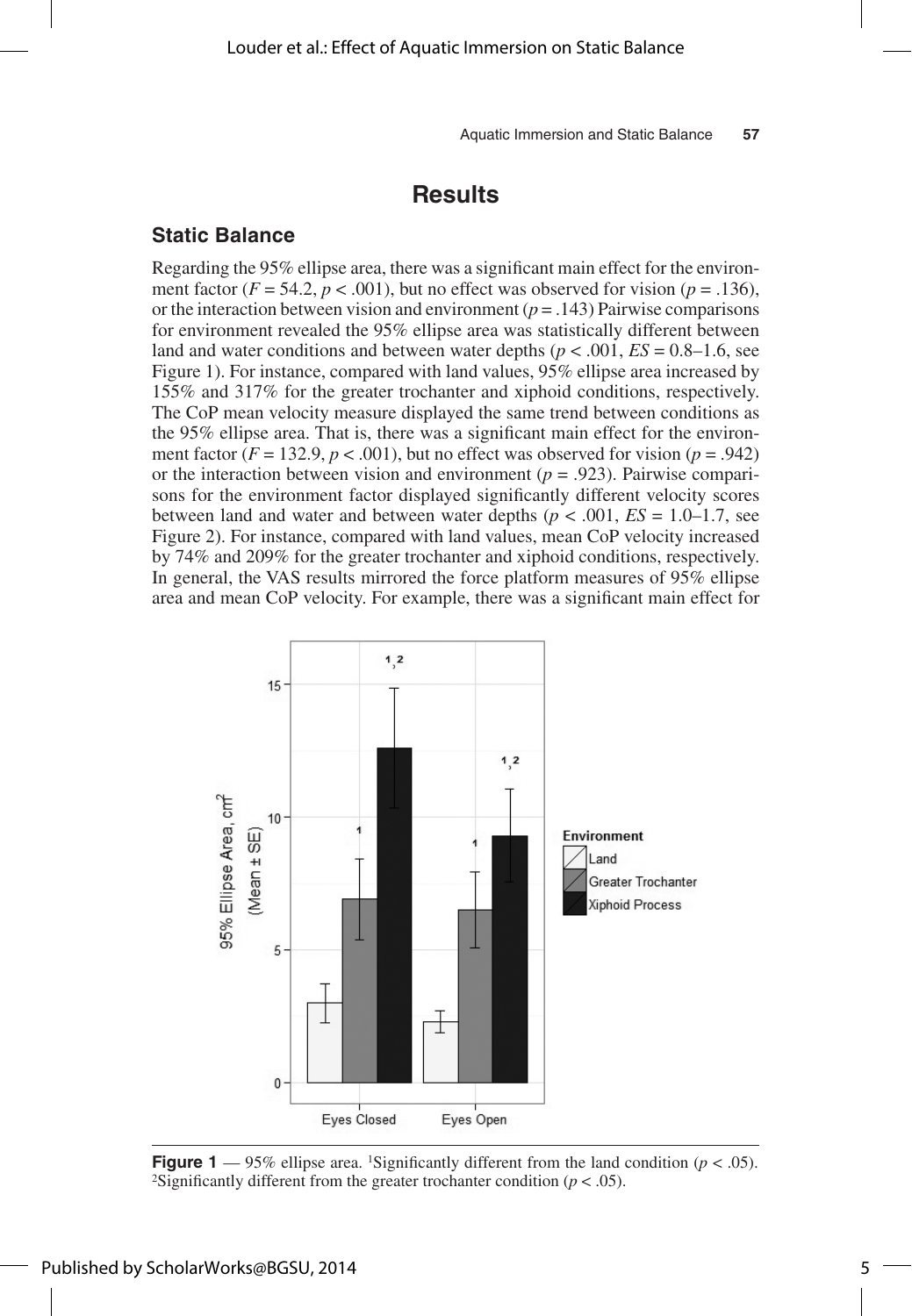### International Journal of Aquatic Research and Education, Vol. 8, No. 1 [2014], Art. 6

**<sup>58</sup>** Louder et al.



**Figure 2** — CoP mean velocity. <sup>1</sup>Significantly different from the land condition ( $p < .05$ ). <sup>2</sup>Significantly different from the greater trochanter condition ( $p < .05$ ).

the environment factor ( $F = 35.07$ ,  $p < .001$ ) but there was no effect for vision ( $p =$ .127) or the interaction ( $p = .118$ ). Pairwise comparisons revealed that participants perception of balance was different between land and between water depths (*p* <  $.001 - .002$ ,  $ES = 0.4 - 0.9$ ).

### **Limits of Stability (LOS)**

The ANOVA was significant  $(F = 3.13 - 5.24, p = .02 - .05)$  and follow-up comparisons revealed the anterior-posterior and medial-lateral excursions were significantly different between land and both water conditions ( $p = .001 - .049$ ,  $ES = 0.3 - 0.7$ , see Table 1). For example, compared with land values, LOS excursions increased in all directions for the greater trochanter  $(9-13\%)$  and xiphoid  $(7-12\%)$  conditions. There was no significant difference between the greater trochanter and xiphoid process water depths ( $p = .464-.896$ ,  $ES = -0.3-0.1$ )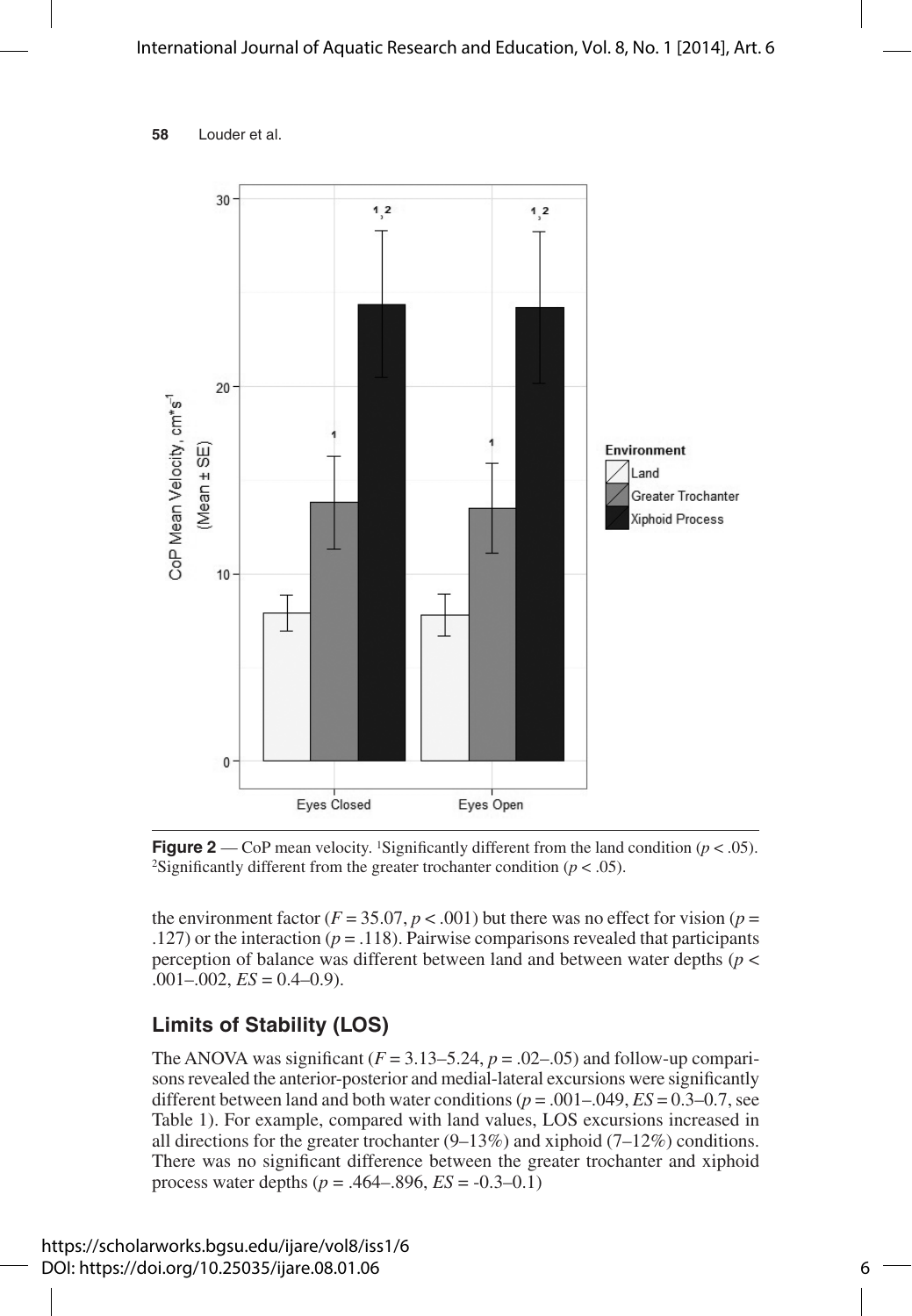| <b>Environment</b> |      | <b>Front</b> | Left  | <b>Back</b> | <b>Right</b> |
|--------------------|------|--------------|-------|-------------|--------------|
| Land               | Mean | 10.13        | 13.53 | 9.65        | 14.26        |
|                    | SD   | 2.56         | 1.94  | 2.13        | 1.88         |
| Greater trochanter | Mean | 11.02        | 14.38 | 10.90       | 15.56        |
|                    | SD   | 2.53         | 2.44  | 1.99        | 2.36         |
| Xiphoid process    | Mean | 11.28        | 14.47 | 10.82       | 15.21        |
|                    | SD   | 2.45         | 2.11  | 2.67        | 1.36         |

**Table 1 Limits of Stability (cm)**

*Note.* Significantly higher values for both water environments compared with land environment (*p* < .05). No differences observed between water environments  $(p > .05)$ .

### **Discussion**

The aim of this study was to evaluate the effect of aquatic immersion on static balance and LOS. The data revealed a greater challenge to static balance in an aquatic environment compared with on land as evidenced by greater 95% ellipse area, mean CoP velocity, and perceived balance (VAS) measures in the former environment. There is a prospective multicomponent model underlying these balance findings between aquatic and land environments. The level of contribution of specific mechanisms is not specifically clear. Land measures of 95% ellipse area and mean CoP velocity for the current study (e.g.,  $2.3 \text{ cm}^2$ ,  $7.8 \text{ cm} \cdot \text{s}^{-1}$ , respectively) were consistent with values reported in previous research using similar methods (1.8–2.4 cm2, 6.9–9.4 cm·s-1; Chiari, Rocchi, & Cappello, 2002).

The mechanical effect of buoyancy may partially explain why balance measures in this study were decreased in water than on land. Previous research examining aquatic therapy revealed that buoyant forces unloaded one's body weight by as much as 50–75% when submerged to the xiphoid process (Harrison, Hillman, & Bulstrode, 1992). In support of the data by Harrison et al. (1992), post hoc assessments of our vertical ground reaction force data revealed that participants were, on average, unloaded by  $68 \pm 3\%$  at the xiphoid depth and  $39 \pm 4\%$  at the greater trochanter depth. The unloading of body weight, and possibly higher whole body center of gravity (Harrison et al., 1992), reduces stability and may have contributed to the decreased balance scores observed in the current study.

Water immersion also may affect the coordination of postural movements required to maintain balance. During quiet double leg stance on land, healthy human participants use the ankle joint to maintain balance, unless the center of gravity approaches the LOS and the hip joint will become more involved (Horak & Nashner, 1986). As the hip becomes more involved in maintaining balance, the CoP frequency and shear forces over the force platform increase. Increased CoP velocity scores observed for the aquatic immersion conditions in the current study might provide indirect evidence that coordination of postural movements are different in water than on land. However, determining movement strategies from CoP measures alone is difficult and will require further assessments (e.g., videography) to address this conjecture (Colobert, Crétual, Allard, & Delamarche, 2006).

7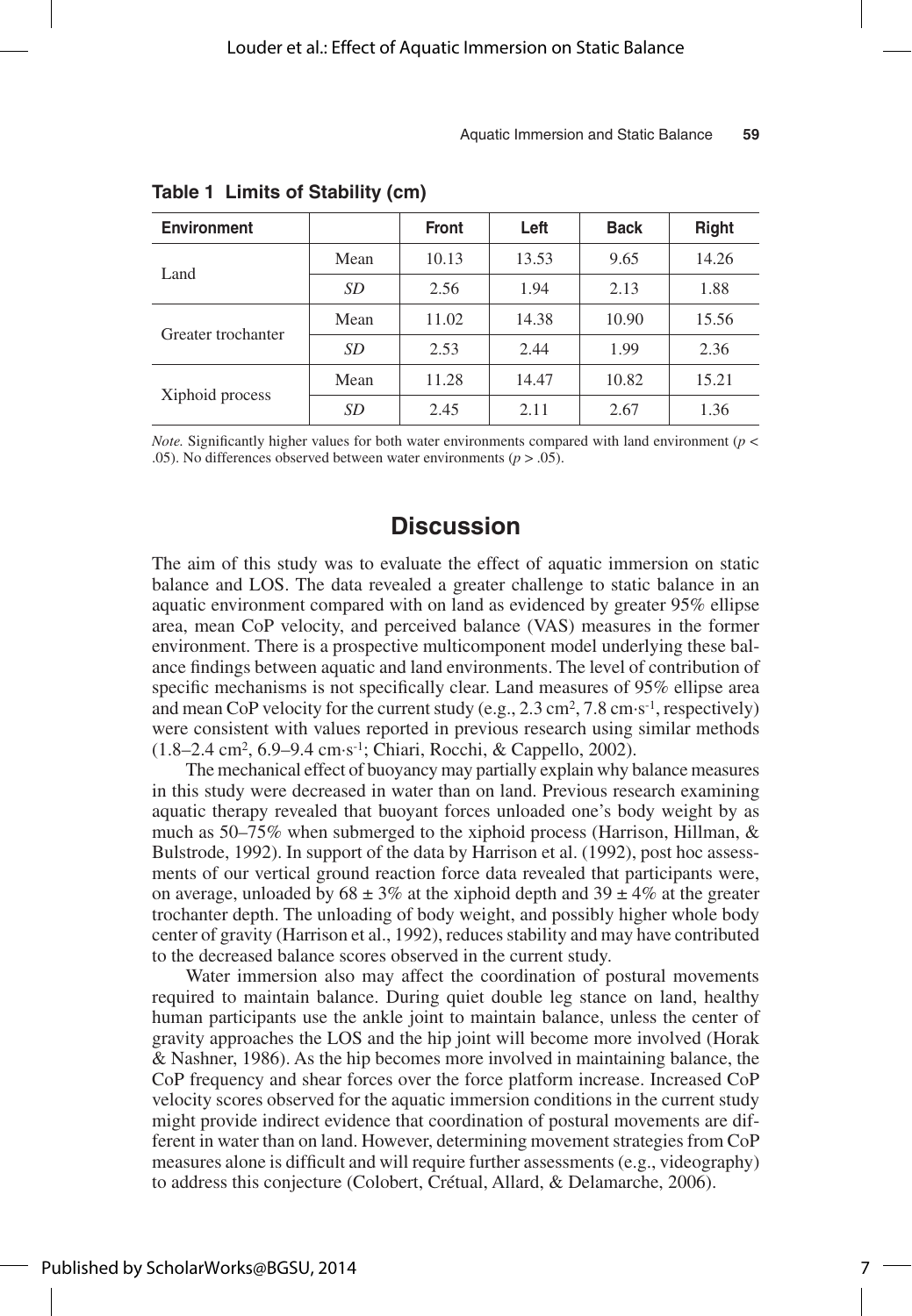Aside from mechanical mechanisms, neural mechanisms may also have influenced balance in the aquatic environment. For example, there is conjecture that, in reference to a land environment, certain properties of aquatic fluid dynamics (e.g., hydrostatic pressure) stimulate ancillary input from somatosensory and vestibular systems. These fluid properties, which provide resistance to movement, are thought to enhance balance by increasing error detection and correction time (Simmons & Hansen, 1996). Conversely, the current study discovered that balance scores were decreased in the water compared with land. This observation was supported by the VAS scores, which revealed that participants' perception of stability was also lower for the water conditions.

Evidence from previous research comparing reflex responses between environments (water versus land) observed a substantial reduction in the soleus Hoffman reflex during water immersion. (Pöyhönen & Avela, 2002) and others have observed a substantial reduction in lower extremity muscle activity during gait (Masumoto & Mercer, 2008) and trunk muscle activity during postural exercises (Bressel, Dolny, & Gibbons, 2011) performed in water compared with on land. Remarkably, this suggests a reduction in muscle activation and reflex response when immersed in water despite a decrease in balance as evidenced in the current study. It is likely the case that immersion in water challenges static balance but also, due to unloading of body weight, reduces the corrective lower extremity and trunk torque requirements to maintain balance or accomplish other movement tasks.

It should also be noted that vision had no effect on balance measures (Figure 1 and Figure 2) and no interaction was observed between vision and environment, suggesting the environmental effect of water immersion was not influenced by vision. Indeed, the protocol used in this study (e.g., double foot pressure for equilibrating proprioception, control of head position and visual focus, and large base of support area) was designed to accentuate results based on changes in environmental surroundings and to limit reliance on visual stimuli. In addition, the lack of reliance on visual stimuli observed in the current study has been previously noted by researchers examining young, healthy participants using similar experimental set-ups (Blaszczyk, Prince, Raich, & Herbert, 2000; Winter, Patla, Prince, Ishac, & Gielo-Perczak, 1998). Winter et al. (1998) observed no significant differences in CoP measures between eyes open and eyes closed trials when participants performed a quiet, double-leg, hip-width stance task. In addition, it has been noted that reliance on the integration of visual stimuli does not influence youth's ability to maintain limb load symmetry during a quiet, double-leg stance (Blaszczyk et al., 2000). However, it becomes more critical for populations commonly linked with compromised control of balance (Blaszczyk et al., 2000; e.g., elderly). Aside from vision, somatosensory, and proprioceptive mechanisms, it is possible that anticipatory mechanisms that effected balance on land were not pretuned for the water environment. Previous research has indicated that expectation is a significant factor influencing static balance (Horak, Diener, & Nashner, 1989) and since humans are terrestrial by nature it would be expected that any preprogramed responses for a static balance task on land may not be appropriate for the same task performed in an aquatic environment. For instance, the anticipatory muscle response required to adjust and maintain posture on land is likely going to be different in water because of the aforementioned fluid properties that essentially support body weight.

Despite a reduction in static balance measures and VAS, results of the LOS tests indicated participants had a greater capacity to volitionally displace their CoP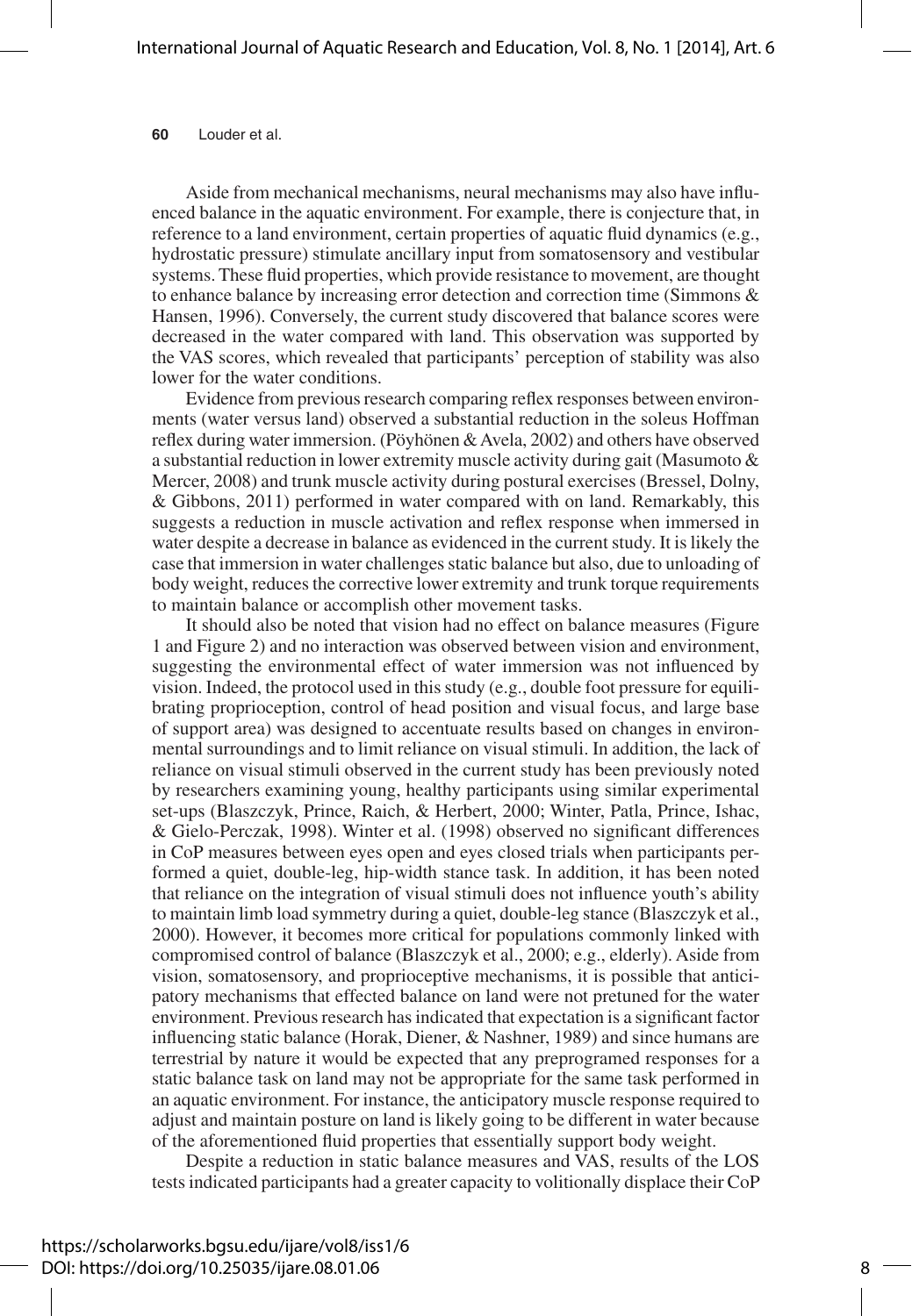in water compared with on land. This again may be due to fluid properties of an aquatic environment (e.g., hydrostatic pressure, increased viscosity), a reduction in ankle stabilizing torque requirements due to buoyancy, or possibly a reduction in perceived consequence associated with falling in the water compared with falling on land. This latter conjecture is commonly reported in the literature (Adkin, Frank, & Jog, 2003; Adkin, Frank, Carpenter, & Peysar, 2002; Davis, Campbell, Adkin, & Carpenter, 2009) but, to the knowledge of the authors, has not been formally tested.

In terms of the clinical applications of this study, the added instability in an aquatic environment may be beneficial to populations who are commonly prescribed aquatic exercise modalities (e.g., postinjury, pathologically impaired, and the elderly). Developing stability through exercises that are characteristically instable improves neuromuscular coordination and postural control strategies which lead to improvements in physical function and reduced risk for falls for special populations (Rogers, Rogers, Takeshima, & Islam, 2003; McGuine & Keene, 2006; Myer, Ford, Brent, & Hewett, 2006; Shubert, 2011; Dibble, Addison, & Papa, 2009; e.g., elderly, those with impaired neuromuscular function).

In conclusion, when healthy, young participants performed a quiet, double-leg stance task, measures of balance and perceived stability were decreased when the task was performed in water at two different depths (hip and chest) than on land. Future research is needed to better understand how factors influencing balance differ in aquatic environment and to investigate adaptations in neuromuscular coordination and postural control strategies as a consequence of aquatic balance training prescriptions.

#### **Acknowledgments**

This study was supported by a grant from the National Swimming Pool Foundation.

### **References**

- Adkin, A.L., Frank, J.S., Carpenter, M.G., & Peysar, G.W. (2002). Fear of falling modifies anticipatory postural control. *Experimental Brain Research, 143*(2), 160–170. PubMed doi:10.1007/s00221-001-0974-8
- Adkin, A.L., Frank, J.S., & Jog, M.S. (2003). Fear of falling and postural control in Parkinson's disease. *Movement Disorders, 18*(5), 496–502. PubMed doi:10.1002/mds.10396
- Amiridis, I.G., Hatzitaki, V., & Arabatzi, F. (2003). Age-induced modifications of static postural control in humans. *Neuroscience Letters, 350*(3), 137–140. PubMed doi:10.1016/ S0304-3940(03)00878-4
- Balasubramaniam, R., & Wing, A. (2002). Dynamics of standing balance. *Trends in Cognitive Sciences, 6*(12), 531–536. PubMed doi:10.1016/S1364-6613(02)02021-1
- Blaszczyk, J.W., Prince, F., Raich, M., & Herbert, R. (2000). Effect of ageing and vision on limb load asymmetry during quiet stance. *Journal of Biomechanics, 33*(10), 1243–1248. PubMed doi:10.1016/S0021-9290(00)00097-X
- Bressel, E., Dolny, D., & Gibbons, M. (2011). Trunk muscle activity during exercises performed on land and in water. *Medicine and Science in Sports and Exercise, 43*(10), 1927–1932. PubMed doi:10.1249/MSS.0b013e318219dae7
- Carpenter, M.G., Frank, J.S., Winter, D.A., & Peysar, G.W. (2001). Sampling duration effects on centre of pressure summary measures. *Gait & Posture, 13*(1), 35–40. PubMed doi:10.1016/S0966-6362(00)00093-X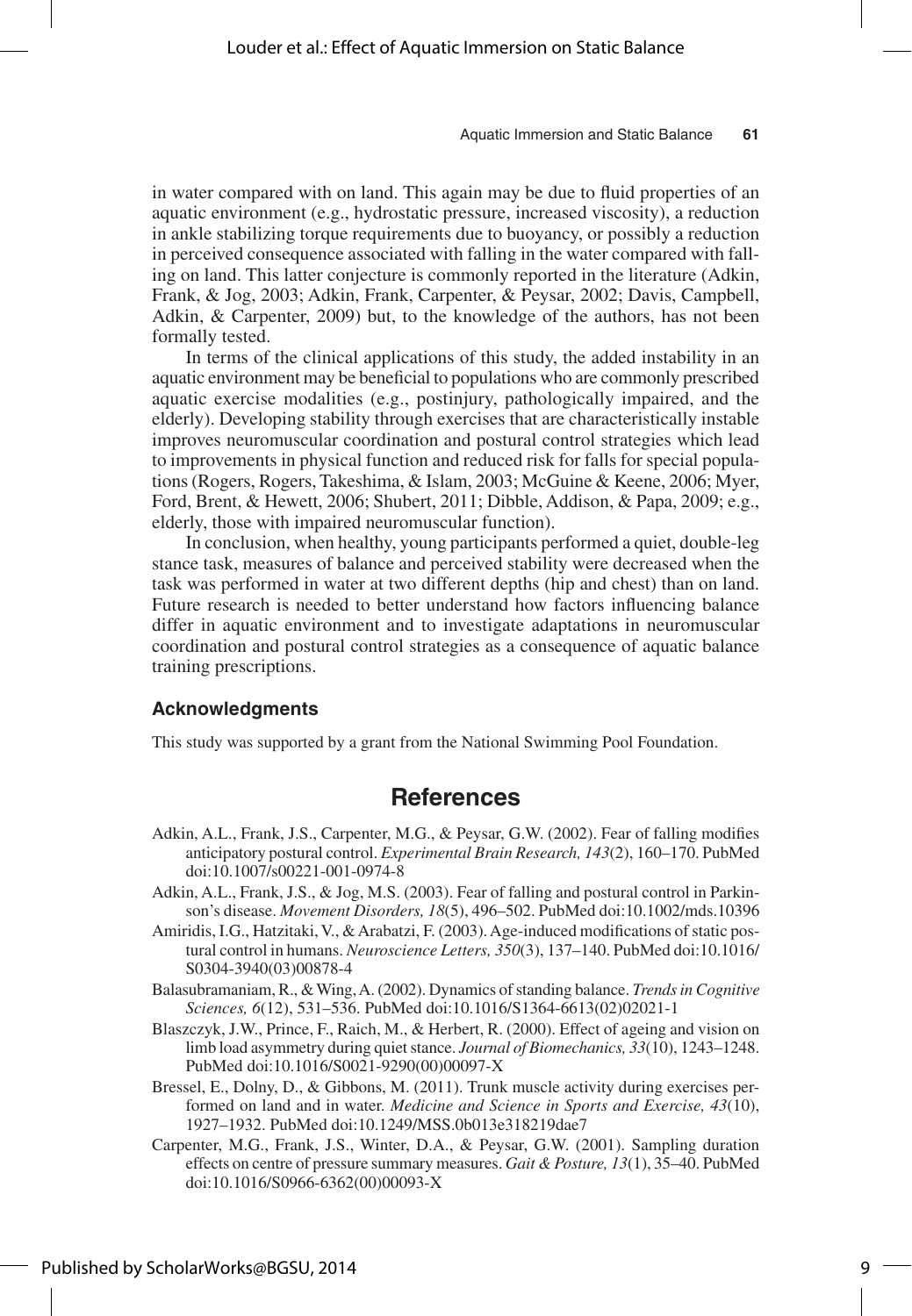- Chiari, L., Rocchi, L., & Cappello, A. (2002). Stabilometric parameters are affected by anthropometry and foot placement. *Clinical Biomechanics (Bristol, Avon), 17*(9), 666–677. PubMed doi:10.1016/S0268-0033(02)00107-9
- Cohen, J. (1988). *Statistical power analysis for the behavioral sciencies*.(2nd ed.) Hillsdale, NJ: Erlbaum.
- Colobert, B., Crétual, A., Allard, P., & Delamarche, P. (2006). Force-plate based computation of ankle and hip strategies from double-inverted pendulum model. *Clinical Biomechanics (Bristol, Avon), 21*(4), 427–434. PubMed doi:10.1016/j.clinbiomech.2005.12.003
- Davis, J.R., Campbell, A.D., Adkin, A.L., & Carpenter, M.G. (2009). The relationship between fear of falling and human postural control. *Gait & Posture, 29*(2), 275–279. PubMed doi:10.1016/j.gaitpost.2008.09.006
- Dibble, L.E., Addison, O., & Papa, E. (2009). The effects of exercise on balance in persons with Parkinson's disease: a systematic review across the disability spectrum. *Journal of Neurologic Physical Therapy; JNPT, 33*(1), 14–26. PubMed doi:10.1097/ NPT.0b013e3181990fcc
- Harrison, R.A., Hillman, M., & Bulstrode, S. (1992). Loading of the lower limb when walking partially immersed: Implications for clinical practice. *Physiotherapy, 78*(3), 164–166. doi:10.1016/S0031-9406(10)61377-6
- Hasan, S.S., Robin, D.W., Szurkus, D.C., Ashmead, D.H., Peterson, S.W., & Shiavi, R.G. (1996). Simultaneous measurement of body center of pressure and center of gravity during upright stance. Part II: Amplitude and frequency data. *Gait & Posture, 4*(1), 11–20. doi:10.1016/0966-6362(95)01031-9
- Horak, F.B., Diener, H.C., & Nashner, L.M. (1989). Influence of central set on human postural responses. *Journal of Neurophysiology, 62*(4), 841–853. PubMed
- Horak, F.B., & Nashner, L.M. (1986). Central programming of postural movements: adaptation to altered support-surface configurations. *Journal of Neurophysiology, 55*(6), 1369–1381. PubMed
- Judge, J.O. (2003). Balance training to maintain mobility and prevent disability. *American Journal of Preventive Medicine, 25*(3), 150–156. PubMed doi:10.1016/S0749- 3797(03)00178-8
- Masumoto, K., & Mercer, J.A. (2008). Biomechanics of human locomotion in water: an electomyographic analysis. *Exercise and Sport Sciences Reviews, 36*(3), 160–169. PubMed doi:10.1097/JES.0b013e31817bfe73
- McGuine, T.A., Greene, J.J., Best, T., & Leverson, G. (2000). Balance as a predictor of ankle injuries in high school basketball players. *Clinical Journal of Sport Medicine, 10*(4), 239–244. PubMed doi:10.1097/00042752-200010000-00003
- McGuine, T.A., & Keene, J.S. (2006). The effect of a balance training program on the risk of ankle sprains in high school athletes. *American Journal of Sports Medicine, 34*(7), 1103–1111. PubMed doi:10.1177/0363546505284191
- Myer, G.D., Ford, K.R., Brent, J.L., & Hewett, T.E. (2006). The effects of plyometric vs. dynamic stabilization and balance training on power, balance, and landing force in female athletes. *Journal of Strength and Conditioning Research, 20*(2), 345–353. PubMed
- Pöyhönen, T., & Avela, J. (2002). Effect of head-out water immersion on neuromuscular function of the plantarflexor muscles. *Aviation, Space, and Environmental Medicine, 73*(12), 1215–1218. PubMed
- Redfern, M.S., Yardley, L., & Bronstein, A.M. (2001). Visual influences on balance. *Journal of Anxiety Disorders, 15*(1), 81–94. PubMed doi:10.1016/S0887-6185(00)00043-8
- Rogers, M.E., Rogers, N.L., Takeshima, N., & Islam, M.M. (2003). Methods to assess and improve the physical parameters associated with fall risk in older adults. *Preventive Medicine, 36*(3), 255–264. PubMed doi:10.1016/S0091-7435(02)00028-2
- Roth, A.E., Miller, M.G., Ricard, M., Ritenour, D., & Chapman, B.L. (2006). Comparisons of static and dynamic balance following training in aquatic and land environments. *Journal of Sport Rehabilitation, 15*(4), 299–311.

https://scholarworks.bgsu.edu/ijare/vol8/iss1/6 DOI: https://doi.org/10.25035/ijare.08.01.06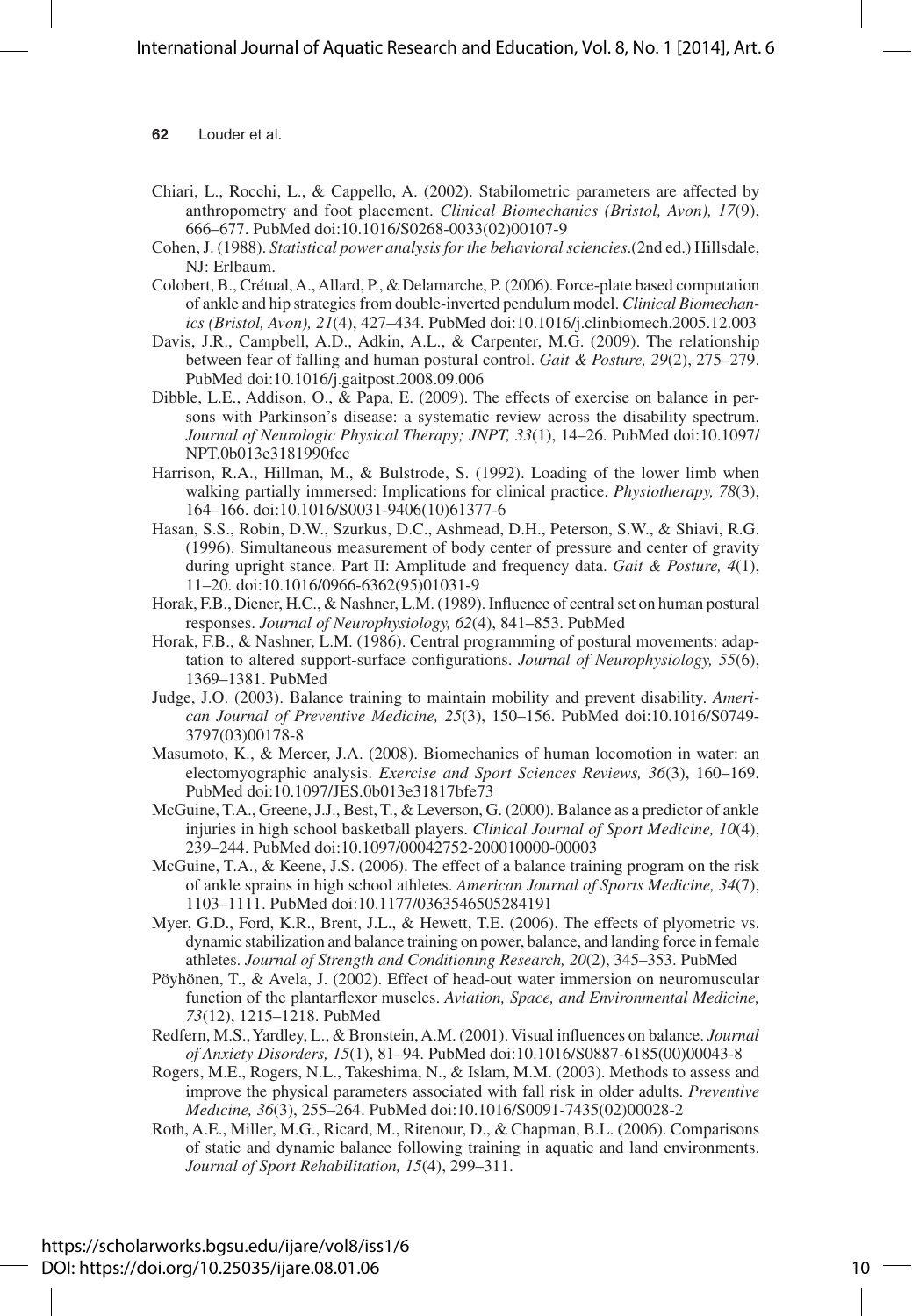- Ruhe, A., Fejer, R., & Walker, B. (2010). The test-retest reliability of centre of pressure measures in bipedal static task conditions. *Gait & Posture, 32*(4), 436–445. PubMed doi:10.1016/j.gaitpost.2010.09.012
- Schmid, M., Conforto, S., Camomilla, V., Cappozzo, A., & D'Alessio, T. (2002). The sensitivity of posturographic parameters to acquisition settings. *Medical Engineering & Physics, 24*(9), 623–631. PubMed doi:10.1016/S1350-4533(02)00046-2
- Shubert, T.E. (2011). Evidence-based exercise prescription for balance and falls prevention: a current review of the literature. *Journal of Geriatric Physical Therapy, 34*(3), 100–108. PubMed doi:10.1519/JPT.0b013e31822938ac
- Simmons, V., & Hansen, P.D. (1996). Effectiveness of water exercises on postural mobility in the well elderly: an experimental study on balance enhancement. *The Journals of Gerontology. Series A, Biological Sciences and Medical Sciences, 51*(5), M233–M238. PubMed doi:10.1093/gerona/51A.5.M233
- Soames, R.W., & Atha, J. (1982). The spectral characteristics of postural sway behaviour. *European Journal of Applied Physiology and Occupational Physiology, 49*(2), 169–177. PubMed doi:10.1007/BF02334065
- Suomi, R., & Koceja, D.M. (2000). Postural sway characteristics in women with lower extremity arthritis before and after an aquatic exercise intervention. *Archives of Physical Medicine and Rehabilitation, 81*(6), 780–785. PubMed
- Winter, D.A., Patla, A.E., & Frank, J.S. (1990). Assessment of balance control in humans. *Medical Progress Through Technology, 16*(1-2), 31–51. PubMed
- Winter, D.A., Patla, A.E., Prince, F., Ishac, M., & Gielo-Perczak, K. (1998). Stiffness control of balance in quiet standing. *Journal of Neurophysiology, 80*(3), 1211–1221. PubMed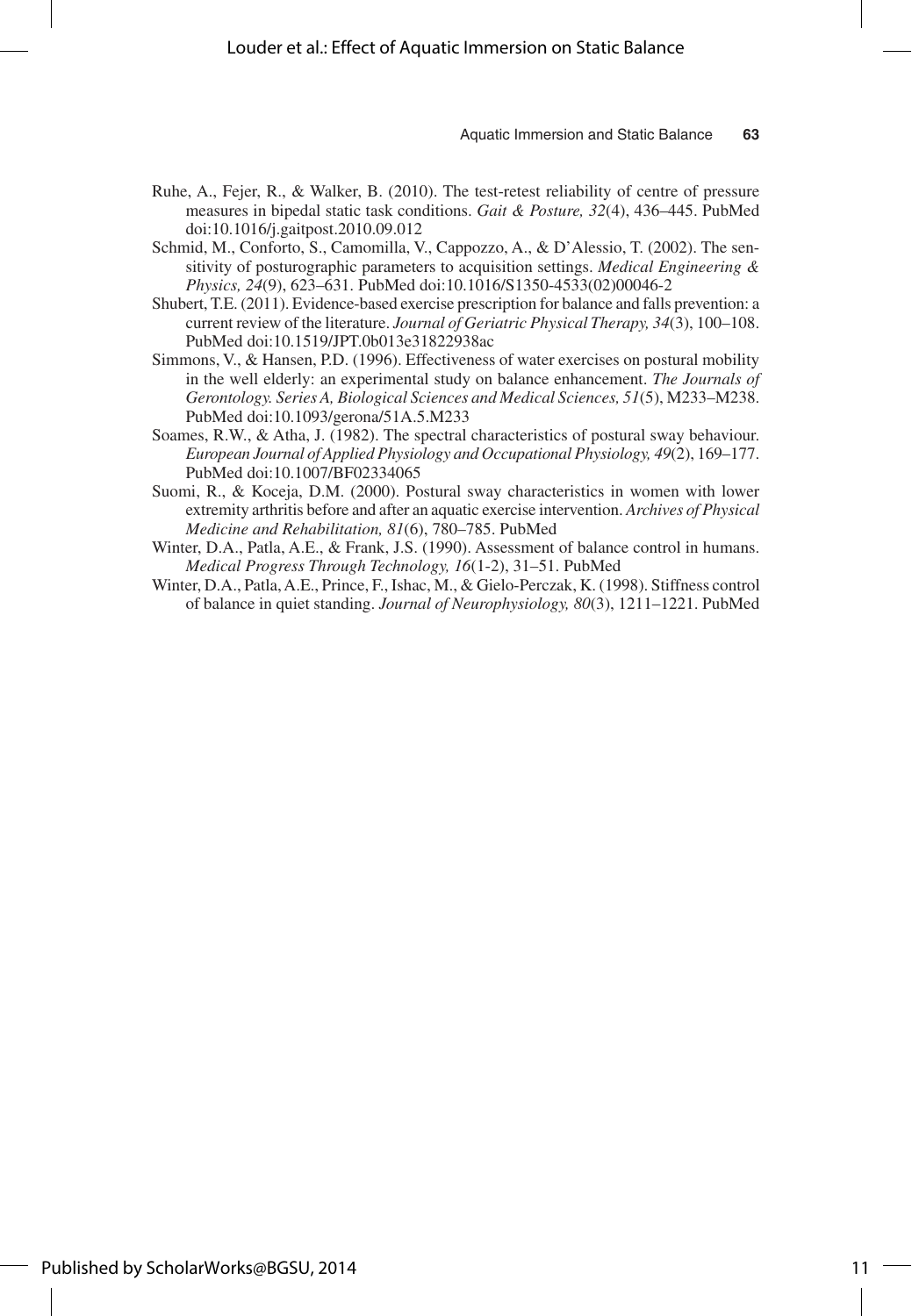## **Appendix A. Sampling**

Measures of CoP movement are not a true representation of center of gravity (CoG) sway. Rather, they signify neuromuscular activation responses used to regulate CoP displacement in reaction to CoG perturbations. There are many factors that influence the reliability of CoP sampling, which will be discussed in subsequent sections. Selection of appropriate methodology is both measure and protocol specific (Ruhe et al., 2010) and no standard procedures exist for the sampling of CoP measures. However, several recent studies provide a solid framework for balance methodology utilizing traditional CoP measures (Carpenter et al., 2001; Ruhe et al., 2010).

## **Appendix A.1. Sampling Frequency**

It is generally considered in the balance literature that during static balance, the majority of the CoP displacement signal is contained in low frequencies (Carpenter et al., 2001; Hasan et al., 1996; Schmid et al., 2002; Soames & Atha, 1982; e.g., < 2 Hz). Recent studies advise using a sampling frequency of 100 Hz filtered at a cutoff frequency of 10 Hz (Schmid et al., 2002; Ruhe et al., 2010). Reduced reliabilities of CoP measures have been reported for frequencies below 10 Hz, however, using sampling frequencies above 10 Hz (e.g., 25 Hz and below) do not disturb the estimation of CoP parameters (Schmid et al., 2002). Since CoP signals acquired from static balance trials in an aquatic environment are currently foreign to the literature, a more conservative sample frequency of 25 Hz was considered appropriate for the current study.

## **Appendix A.2. Sampling Duration**

Sampling duration of 90 s was selected based on previous studies examining the reliability of CoP measures under various sampling protocols (Carpenter et al., 2001; Ruheet al., 2010). Carpenter et al. (2001) suggest using longer sampling durations (e.g., 60–120s) compared with those of shorter duration. These authors discovered that longer sampling durations improve measures of CoP signal reliability. In addition, longer sampling durations boost the capability to capture low CoP signal frequencies not otherwise detectible using shorter sampling durations (e.g., 15–30s).

## **Appendix A.3. Number of Trials**

The literature is not as clear regarding the appropriate number of trials for static balance measures of CoP and entails striking a balance between total testing volume, trial duration, and number of trials (Ruhe et al., 2010). Single trial design was employed for this particular study to limit the volume of balance testing required for each participant. Under this study design, participants were required to fully focus on balancing for a total of nine minutes in addition to completing three LOS tests. In addition, a single trial design controlled for potential physiological responses due to prolonged exposure to an aquatic environment as participants were required to spend an appreciable amount of time immersed in water.

https://scholarworks.bgsu.edu/ijare/vol8/iss1/6 DOI: https://doi.org/10.25035/ijare.08.01.06